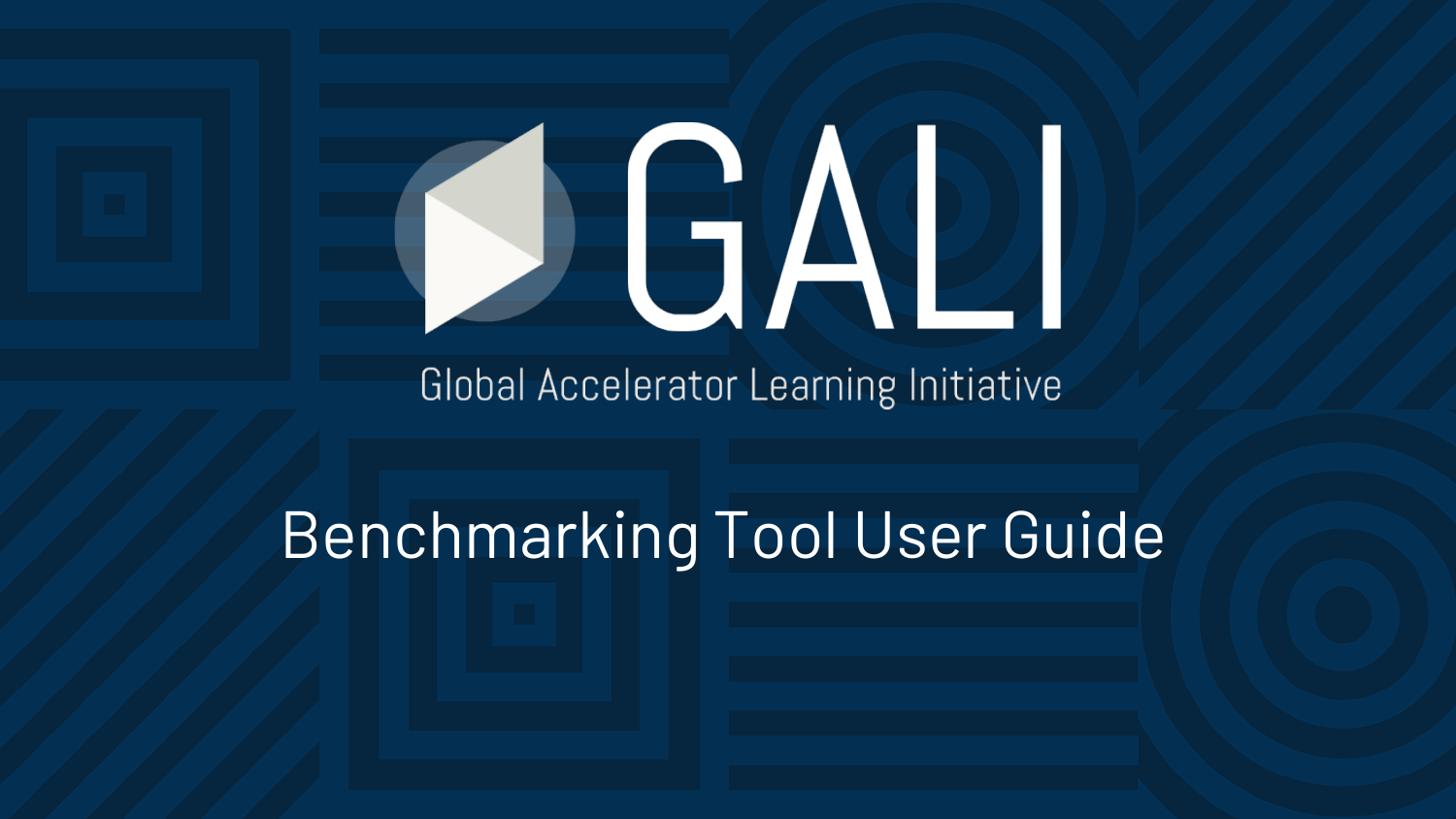#### **About GALI**



The Global Accelerator Learning Initiative (GALI) is a project of the Aspen Network of Development Entrepreneurs (ANDE) designed to study early-stage entrepreneurship and acceleration. The initiative was launched in partnership with Emory University and builds upon Emory's Entrepreneurship Database Program, which worked with accelerator programs around the world between 2013 and 2020 to collect data describing the entrepreneurs that they attract and support.

#### **About the Data**

Between 2013 – 2020, Emory University partnered with more than 360 acceleration programs to collect detailed data from more than 23,000 entrepreneurs that had submitted to their respective application processes. The Emory team then resurveyed these entrepreneurs on an annual basis to gather valuable follow-up data, regardless of whether they had been accepted and participated in the program to which they applied.

This dataset, containing detailed information on early-stage ventures from over 100 countries, has now been anonymized and aggregated to allow accelerators from around the world to benchmark their venture outcomes against those in similar regions, sectors, and stages. The dataset accessible through the benchmarking tool contains the 8,658 ventures that provided one-year follow-up data, allowing for analyses of performance in metrics like revenue, employees, and fundraising.

To learn more and see a list of participating programs, visit [www.galidata.org/entrepreneurs](http://www.galidata.org/entrepreneurs).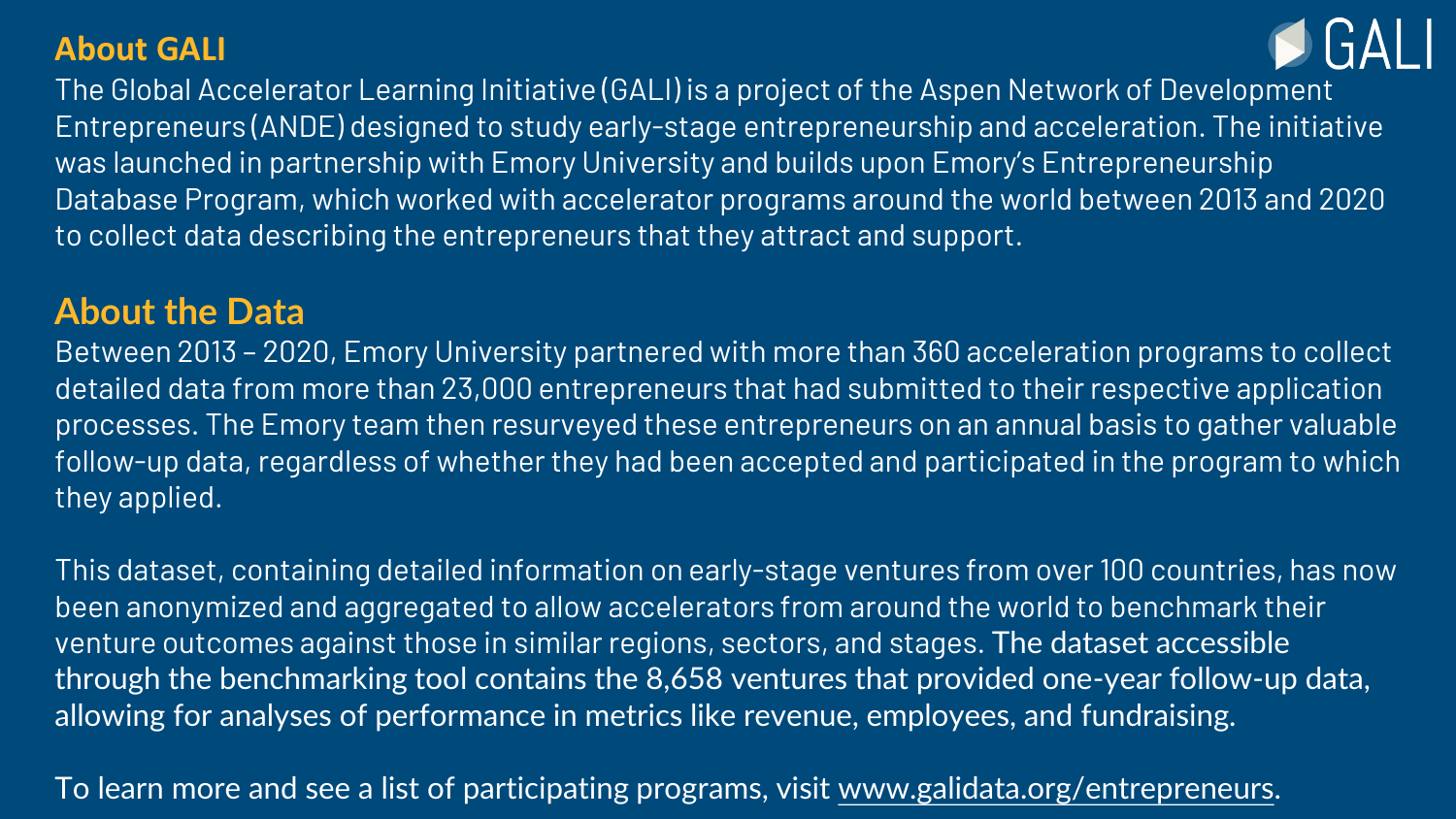PLAN | COLLECT BENCHMARK

The BENCHMARK tab is where you can enter data about your program's cohort(s) to benchmark against the ventures in the GALI dataset. To prepare your data, we suggest downloading the [Benchmarking Data Prep Template](https://www.galidata.org/assets/benchmark/Benchmarking%20Input%20Excel%20Template_v2.xlsx), which will produce the calculations required for Step 1.

The benchmarking tool has three steps:

1

**Input Your Data**  Enter your venture performance data based on the calculations produced in the data prep template **Set Filters**  Use the available filters to narrow down the GALI dataset to a set of ventures comparable to those in your program 2 **View Benchmarks**  Visualize the performance of your ventures in comparison to a subset of GALI's global dataset 3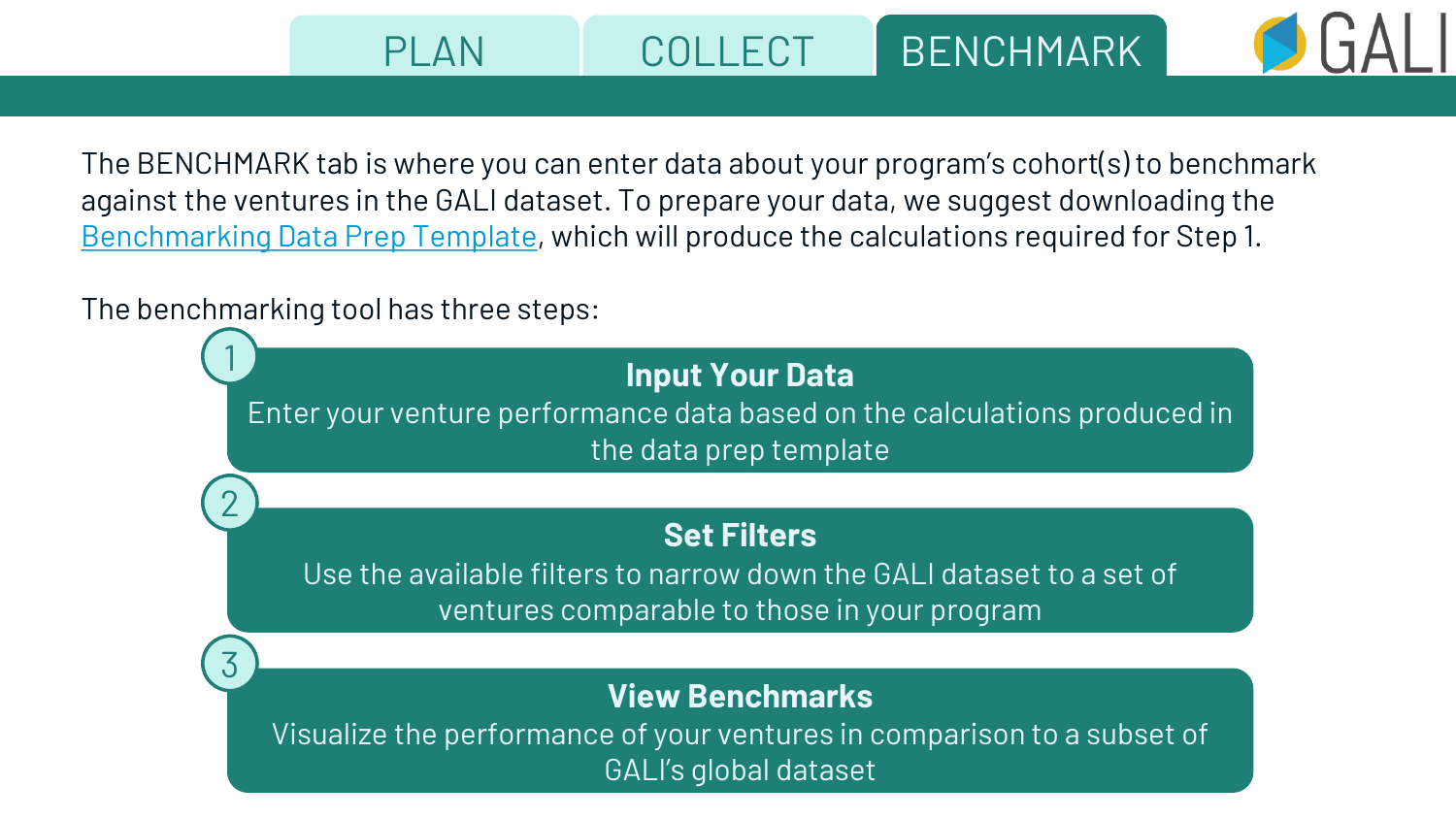

## Step 1: Input Your Data

#### **The input fields ask for data at two points in time:**

Application: Venture performance data for the calendar year prior to application to an accelerator program.

Follow-up: Venture performance data in the following calendar year (or when the program took place).

A third field asks for the percent of ventures that experienced a "positive 1-year change". This is the proportion of your cohort that reported higher performance at follow-up compared to application. The benchmarking prep template will calculate these percentages for you.

➢ **GALI data is collected for the calendar year (January 1-December 31).** If you have data that is comparable to GALI but not collected on a calendar year cycle, you can still use the benchmarking tool as long as you have data pre- and post-acceleration. However, consider whether these timing differences have an impact on the results when viewing your benchmarks.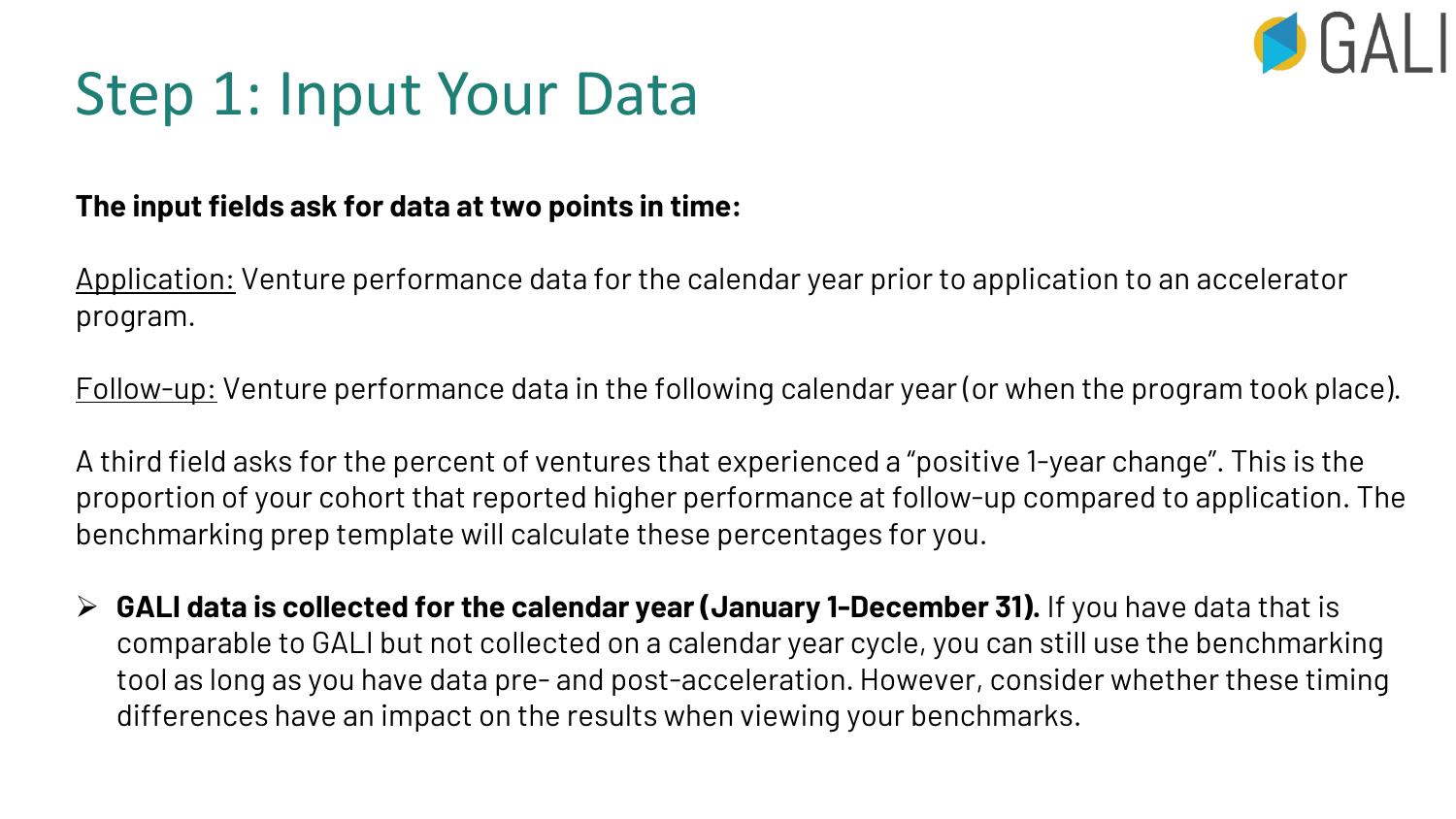

#### Step 1: Input Your Data

**The tool uses following venture-level performance metrics** (note that not all are required in order to benchmark; only input the data for the metrics you wish to benchmark):

Average Annual Revenues (USD): Total earned revenue in the prior calendar year

Average Full-Time Employees: Total number of full-time employees on December 31 of the prior calendar year (not counting founders)

Average Annual Equity Investment (USD): Equity financing obtained from outside sources in the prior calendar year

Average Annual New Debt (USD): Debt borrowed in the prior calendar year

Average Annual Philanthropy (USD): Total philanthropic support (e.g., seed grants, awards, or donations) received from all outside sources in the prior calendar year

➢ **All data is reported in US dollars (USD).** If your data is in another currency, you will have to convert it to USD prior to entering it into the tool in order to make a valid comparison.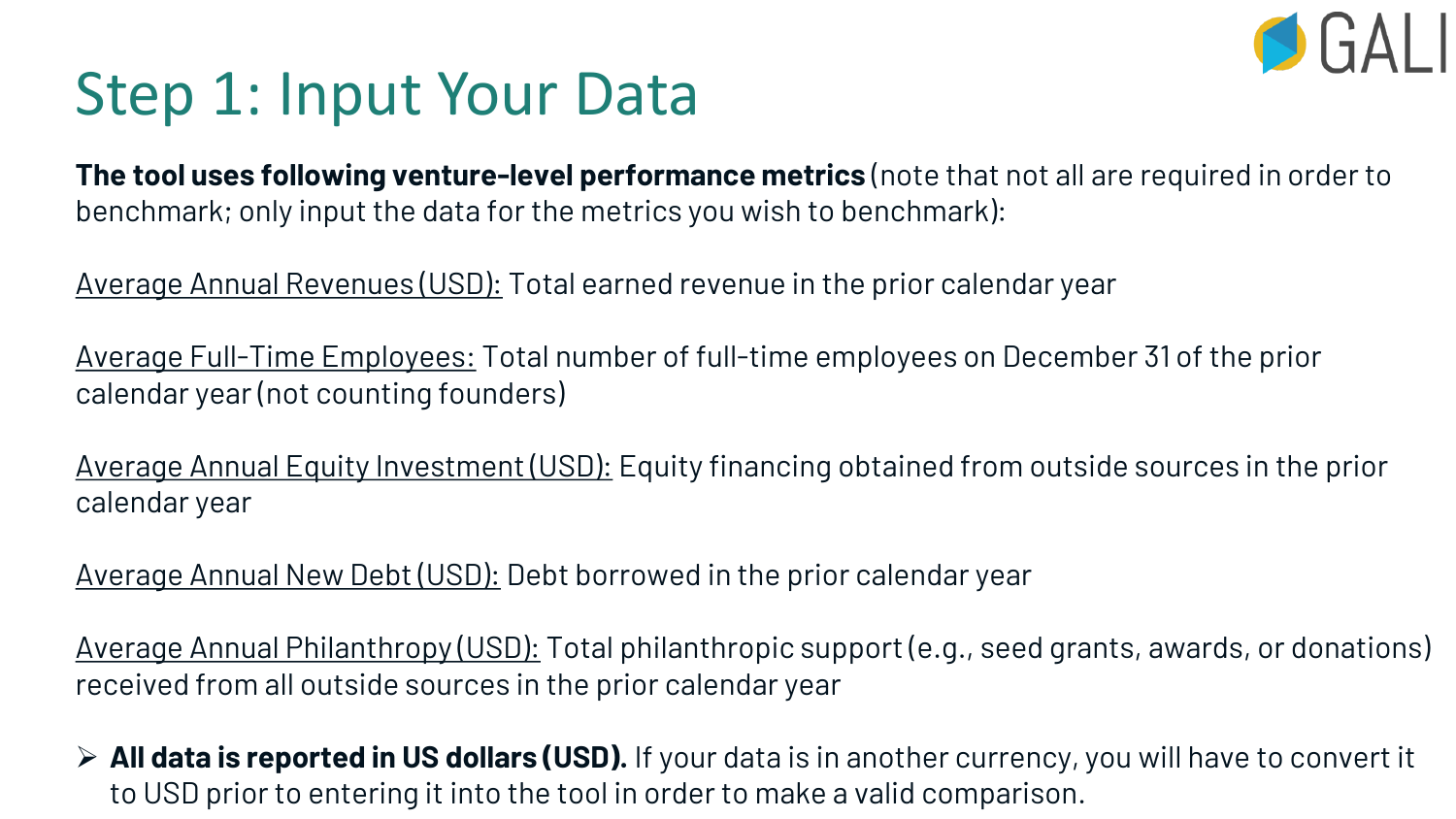# Step 1: Input Your Data

Step 1: Input your data

Benchmarking Data Prep Template.

Click this button if you want to explore the tool without entering your data

Use the Benchmarking Data Prep Template to get the numbers that you'll enter below

Enter the average performance of your cohort ventures preand post-acceleration

| % of ventures with | positive 1-year change | Follow-up | Application | Cohort Venture Average                                                                     |
|--------------------|------------------------|-----------|-------------|--------------------------------------------------------------------------------------------|
|                    |                        |           | 固           | Average Annual Revenues (USD)                                                              |
|                    |                        |           |             | Average Full-Time Employees                                                                |
|                    |                        |           |             | Average Annual Equity Investment (USD)                                                     |
|                    |                        |           |             | Average Annual New Debt (USD)                                                              |
|                    |                        |           |             | Average Annual Philanthropy (USD)                                                          |
|                    |                        |           |             |                                                                                            |
|                    |                        |           |             | Cohort size:                                                                               |
|                    |                        |           |             | Don't forget to add in your sample size! This is<br>the number of ventures in your cohort. |

To prepare your data and create the most appropriate benchmarks, we recommend referring to the

I don't have data.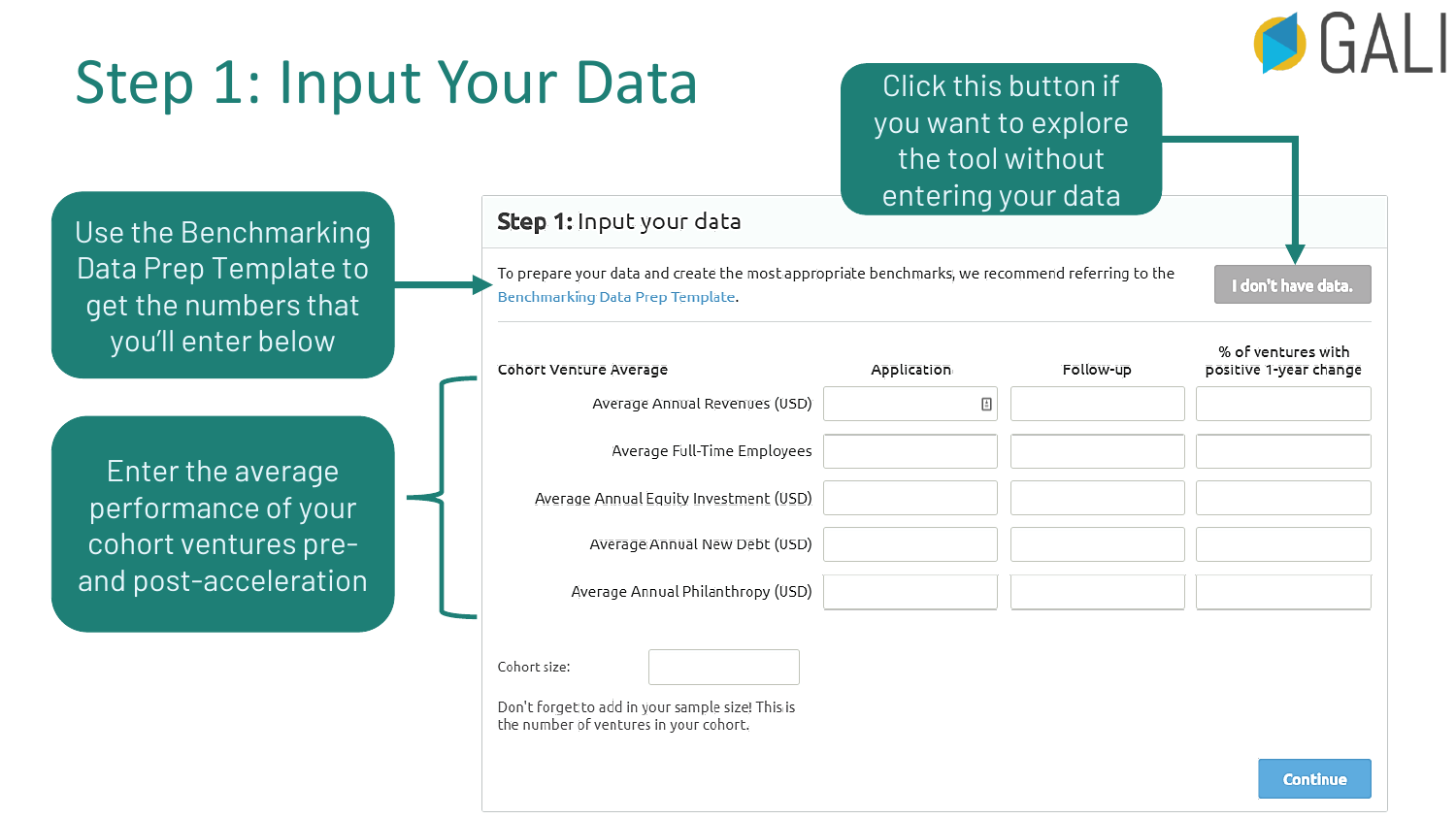

## Step 2: Set Your Filters

The filters allow you to narrow down the GALI dataset to a group of ventures that are similar to those in your program. Note that the more filters you set, the smaller the sample of benchmark ventures becomes. To maintain an adequate benchmark sample size, you may need to make tradeoffs between which filters you set.

- ➢ **How do I know if my sample size is too small?** The tool will alert you when you have set filters that result in a sample size below our recommended threshold.
- ➢ **Do I have to set filters?** You do not have to set filters, you are welcome to benchmark against the full GALI dataset.

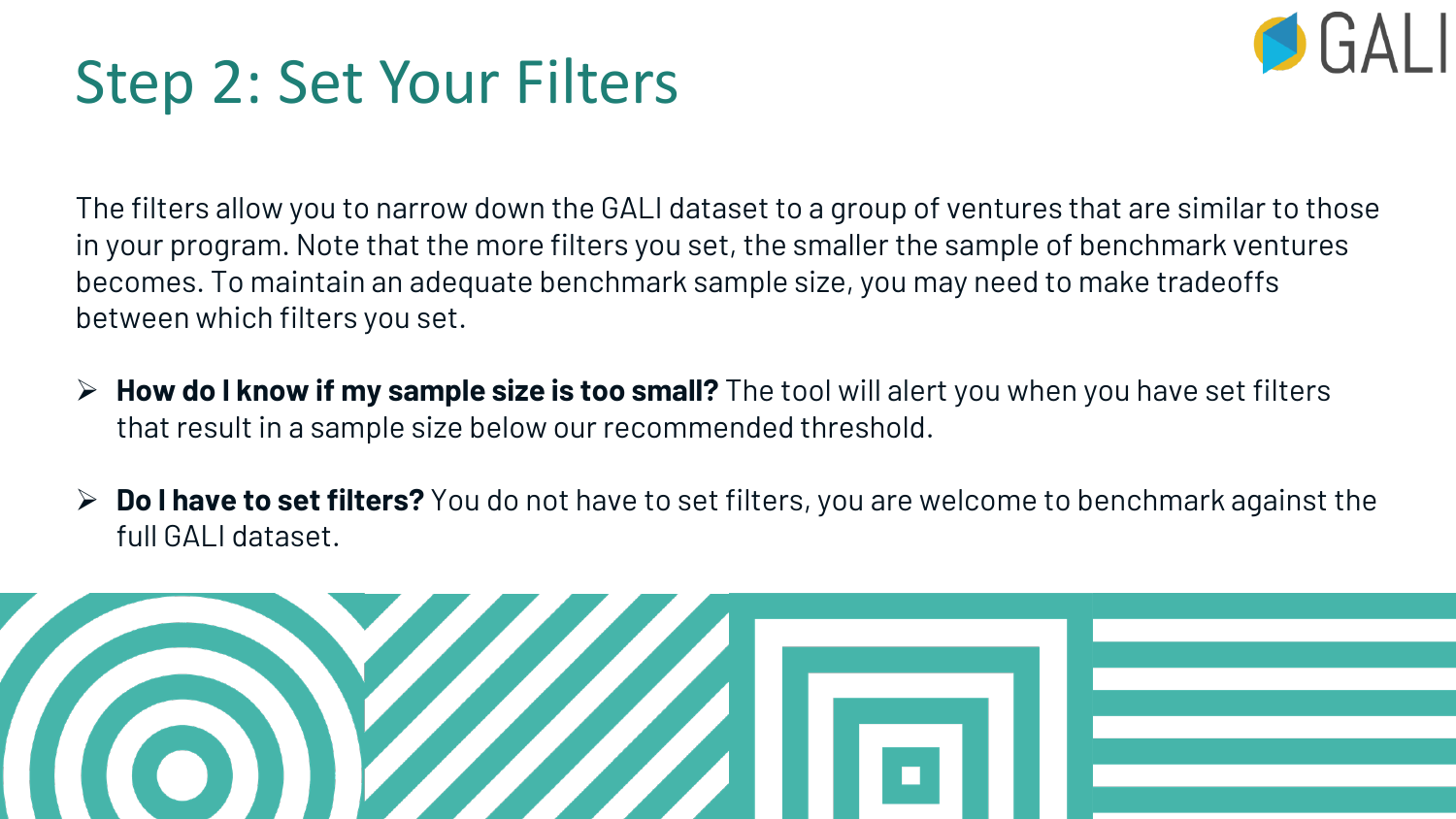

## Step 2: Set Your Filters

Use the **Program Filters** to narrow the sample to ventures that applied to programs similar to yours

Use the **Venture Filters** to narrow the sample to ventures with characteristics (stage, sector, etc.) similar to those in your cohort

#### **PROGRAM FILTERS**

#### Program Region

- □ Latin America & Caribbean
- □ South Asia
- □ Sub-Saharan Africa
- □ US & Canada
- **Program Duration**
- $\Box$  Less than 3 months
- $\Box$  3-6 months
- □ More than 6 months
- See more filters

#### **VENTURE FILTERS**

- Region of Operations
- □ Latin America & Caribbean
- $\Box$  South Asia
- □ Sub-Saharan Africa
- □ US & Canada

Sector

As you set filters, the values in this box will change to reflect how your benchmark sample is changing, including:

- From how many programs data is being pulled
- The number of accelerated ventures
- The number of non-accelerated ventures (those that applied to an accelerator but did not participate)
- The total number ventures

#### Benchmark Sample Size

Number of Programs: 335 Accelerated Ventures: 2153 Non-Accelerated Ventures: 6505 Total Ventures: 8658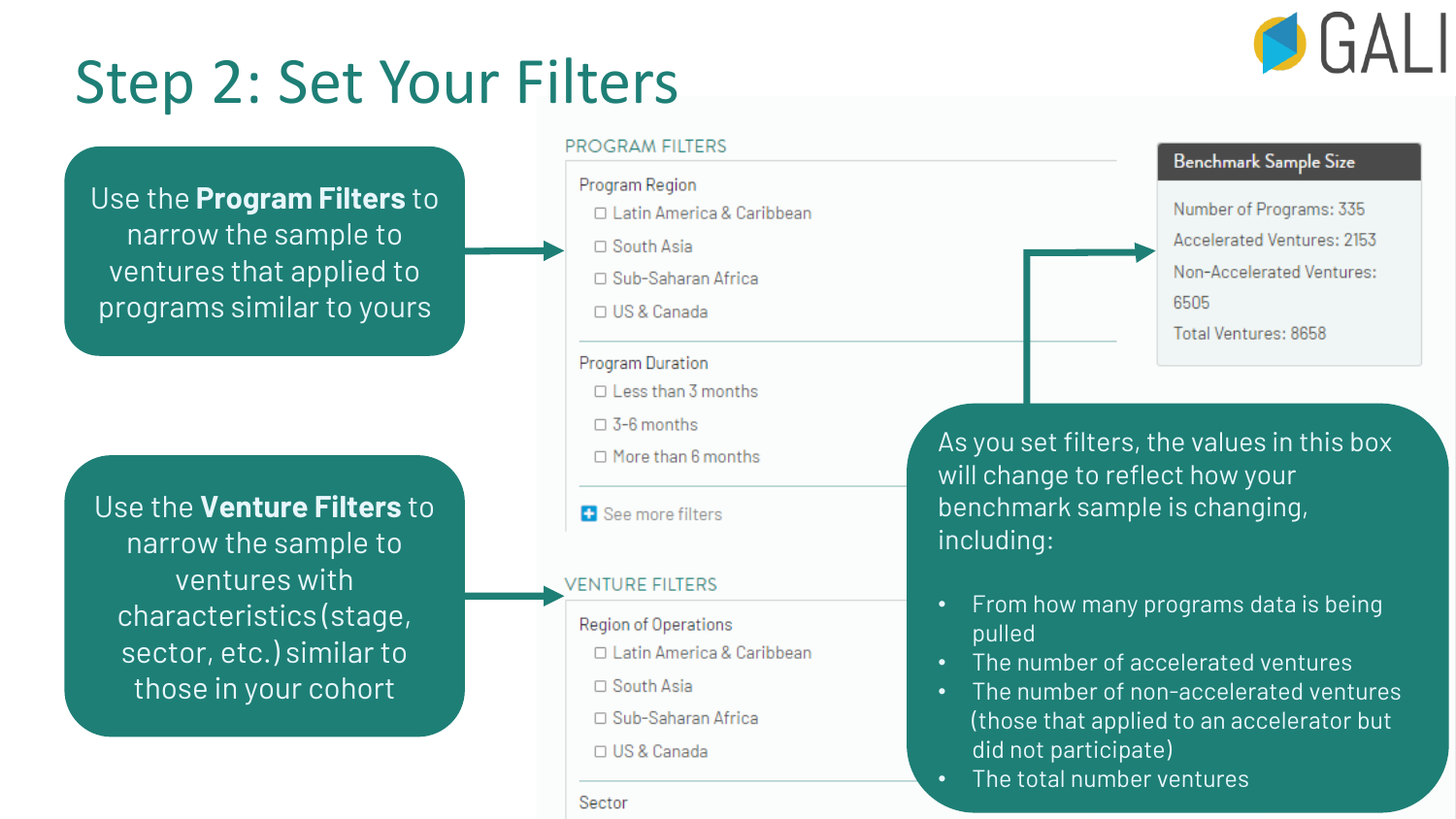

## Step 3: View Benchmarks

The tool will generate 10 graphs, two for each of the five key metrics. These graphs include:

- **1. Bar charts** comparing your cohort's average application and follow-up data to the benchmark set of ventures based on the filters you set.
	- ➢ These graphs allow you to answer questions like "Do my ventures have similar amounts of revenue at the time of application?" and "Do they grow their revenues as much as the benchmark set of ventures?"
- **2. Pie charts** displaying the proportion of your cohort ventures that experienced a positive change in the year since application in comparison to to the benchmark set of ventures.
	- ➢ These charts allow you to answer questions like "Did a similar proportion of my cohort experience positive revenue growth compared to the benchmark?"



**Why display the information in two ways?** GALI recognizes that not all accelerators have the same goals. Some programs aim to help as many ventures grow as possible (captured in the pie charts), while others aim to help a small number of ventures achieve high growth (captured in the average values displayed in the bar charts).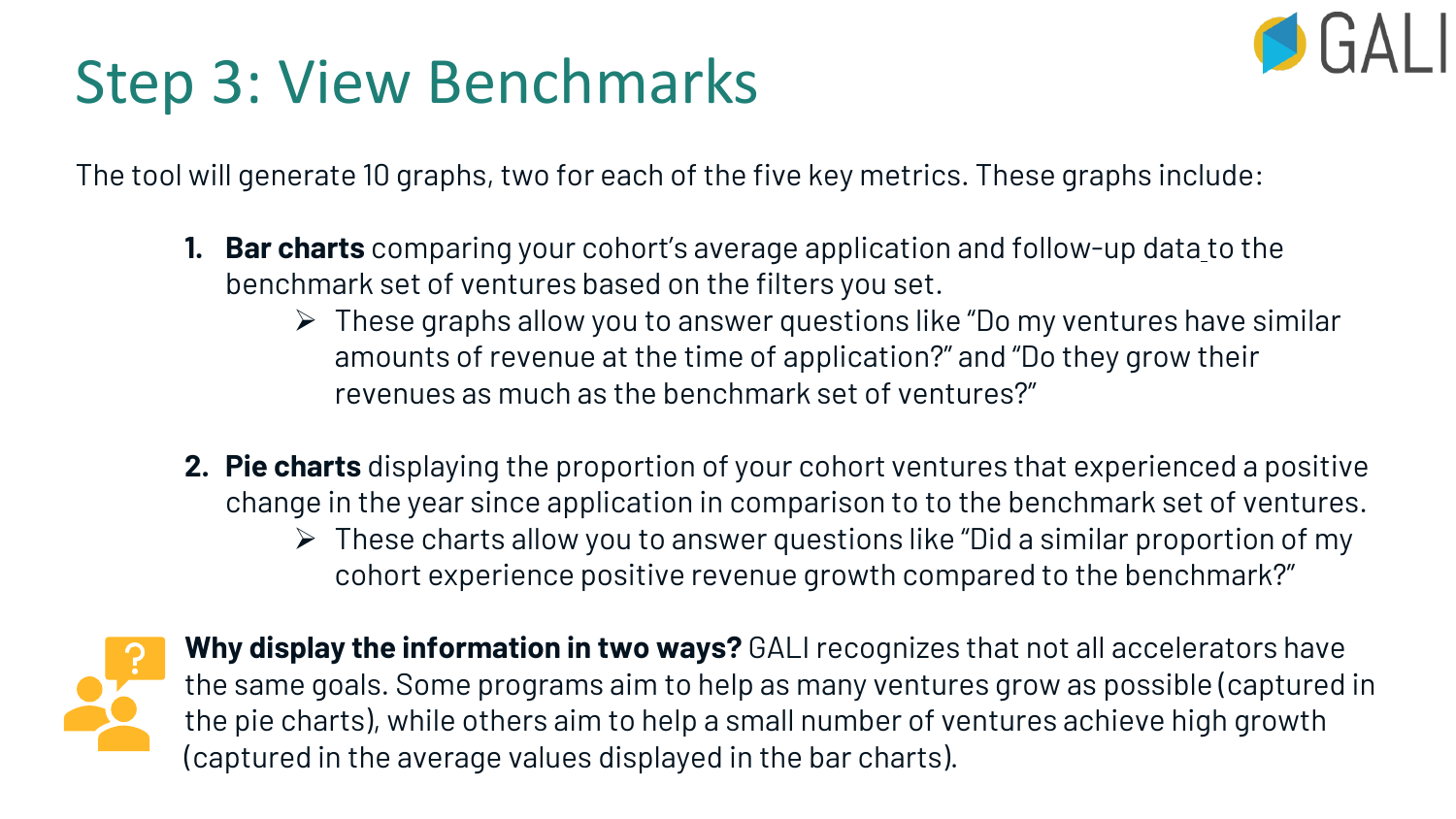# Step 3: View Benchmarks

Within the benchmark sample of ventures you created in the "Set Filters" step, the "View Benchmarks" section breaks your set of benchmark ventures into two groups:

- **1. Accelerated ventures** (those that completed an acceleration program).
	- ➢ This allows you to assess how your ventures perform compared to similar ventures that participated in an accelerator.
- **2. Non-accelerated** (those that applied but were rejected or did not participate for another reason).
	- $\triangleright$  This allows you to compare how your ventures perform compared to similar ventures that did not receive acceleration support. This "comparison group" can help you estimate the effect your accelerator is having on venture growth, by considering how your ventures may have performed without your program's support.

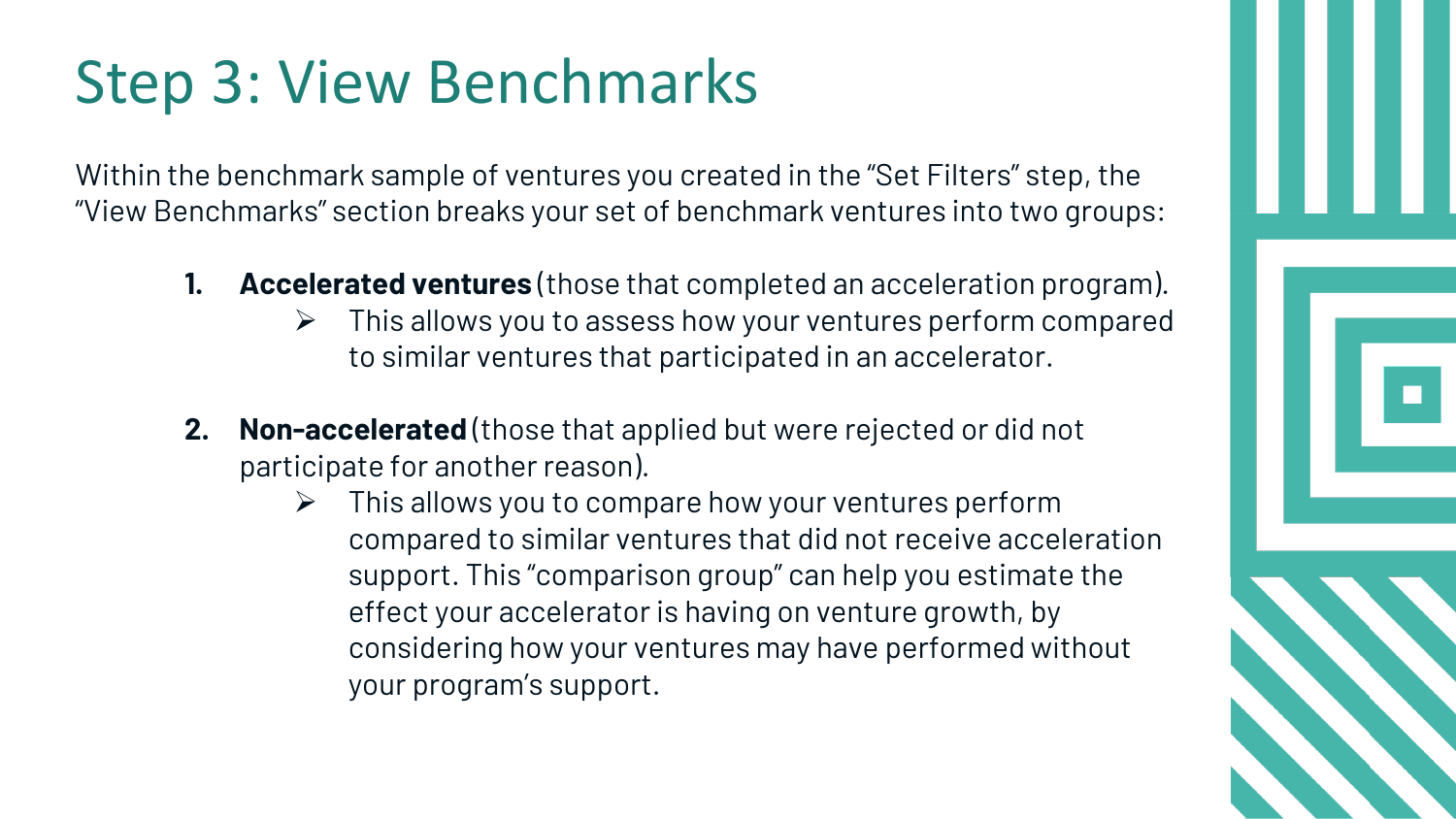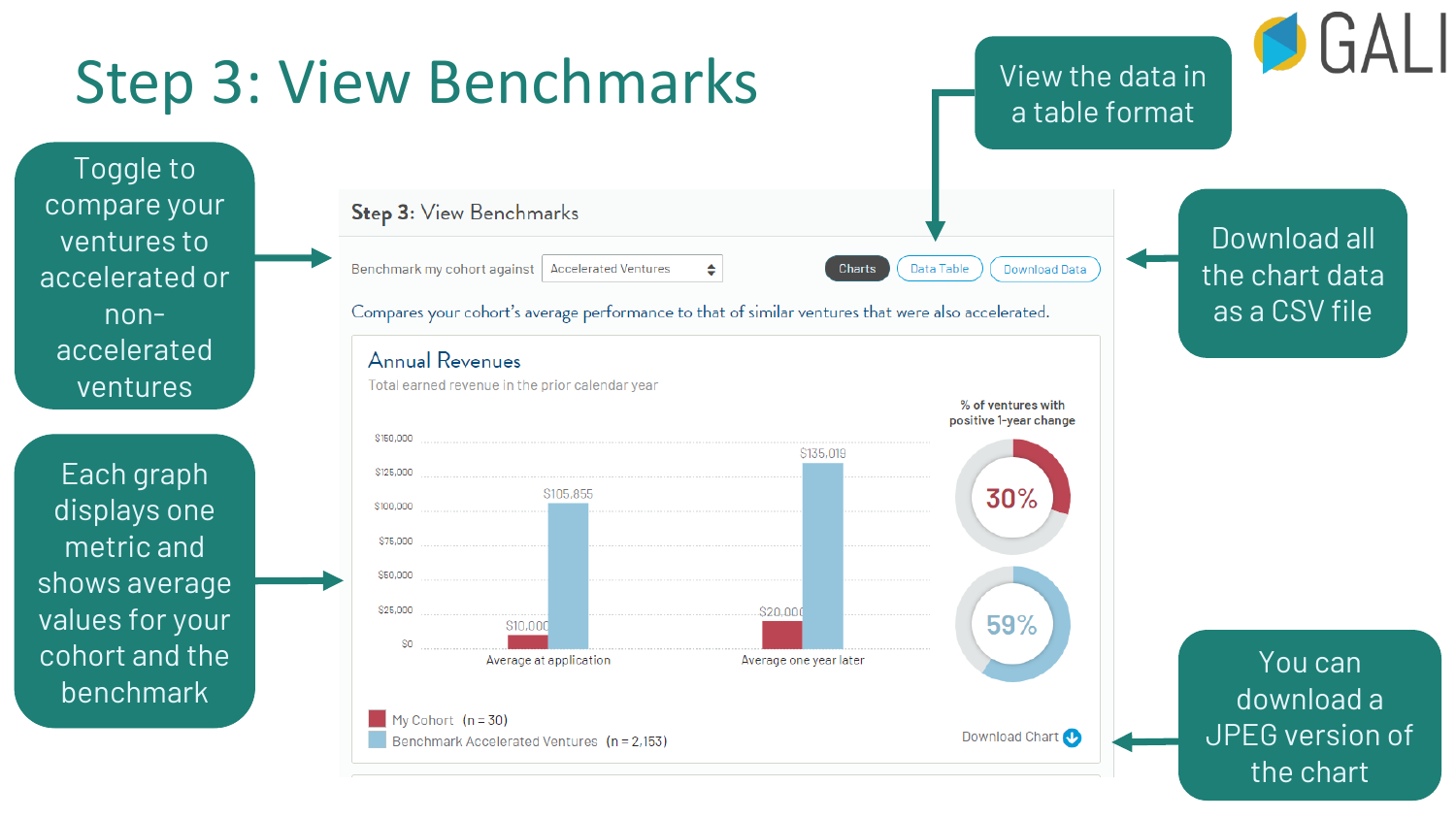## Frequently Asked Questions

- ➢ **Does GALI store my data?** The GALI site does not store or have access to any of the information you input in this tool. Your data and resulting benchmarks are only available to you.
- ➢ **Can I use the tool if I don't have data?** The tool can be used to explore the GALI dataset, without inputting your data. Simply click "I don't have data" on the top right corner of the "Input Your Data" tab.
- ➢ **If I use all the filters, my sample size is too small. How do I decide which filters to include?** You likely will only be able to select 3-5 filters before the sample size becomes too small to produce a meaningful benchmark. We suggest selecting the filters that are most crucial to ensuring the benchmark ventures are similar to your cohort.
- ➢ **Can the tool rank my program?** This tool is designed to benchmark venture-level data, not program/operational data. We also keep all data anonymous, so ranking is not possible.



 $\lceil \cdot \rceil$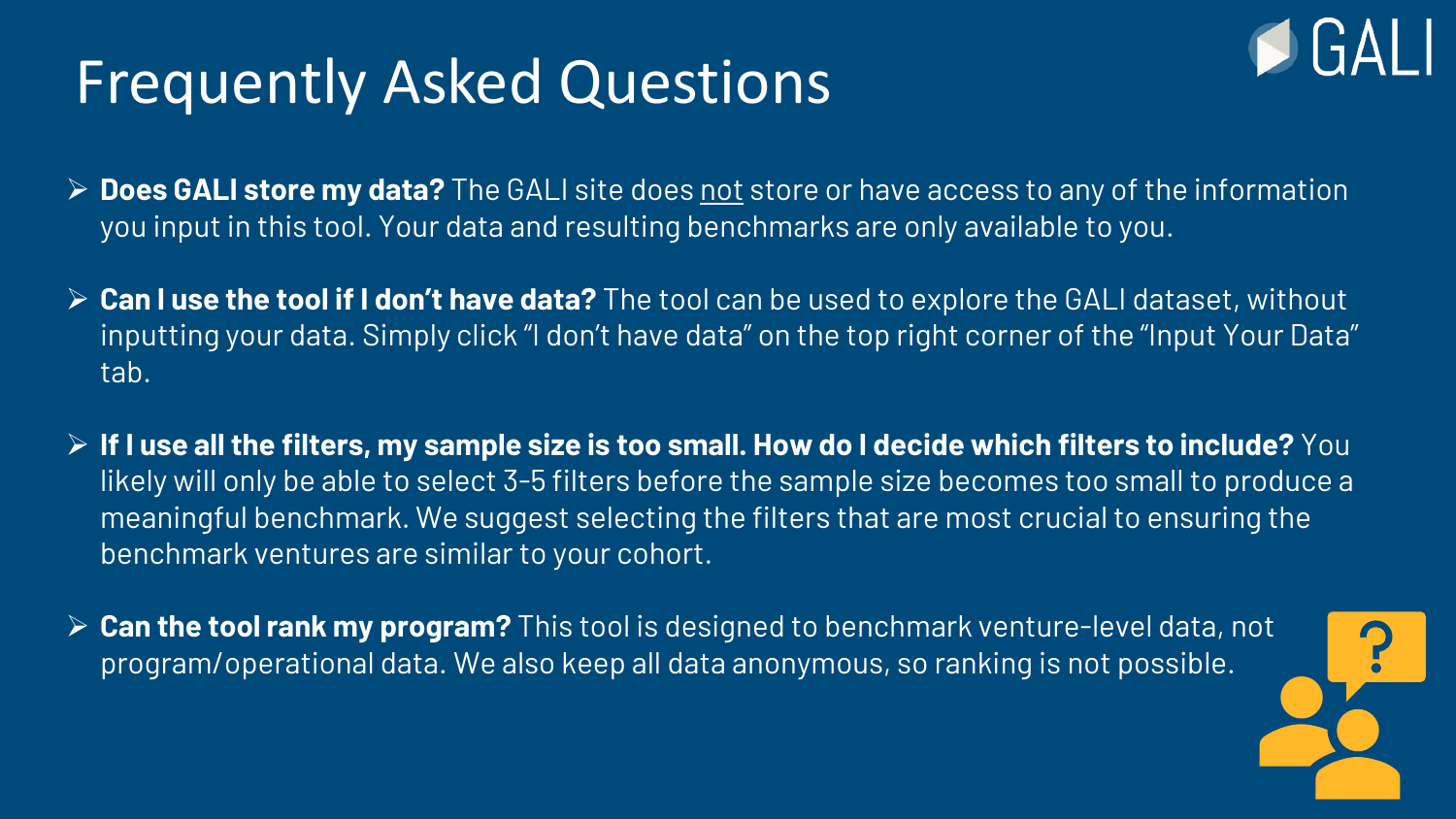#### Frequently Asked Questions



- ➢ **The full GALI dataset has over 23,000 ventures; why are there fewer in the benchmarking tool?**  The full GALI dataset contains all ventures for which we have application (baseline) data, while the benchmarking tool is limited to ventures for which we have application and follow-up (1 year later) information, along with adequate program-level information.
- ➢ **Is the GALI data validated?** The GALI data is all self-reported. However, the GALI team removed 139 ventures from the benchmarking data set due to revenue, employee, or investment information that was irreconcilable with the rest of the sample (i.e. likely incorrectly entered).
- ➢ **Does GALI address changes in currency valuation?** All self-reported data is provided in USD, so any currency inflation/deflation cannot be taken into consideration. Potential impacts of currency changes on the benchmark should be mitigated by using the filters moderately (therefore keeping a large benchmark sample size).